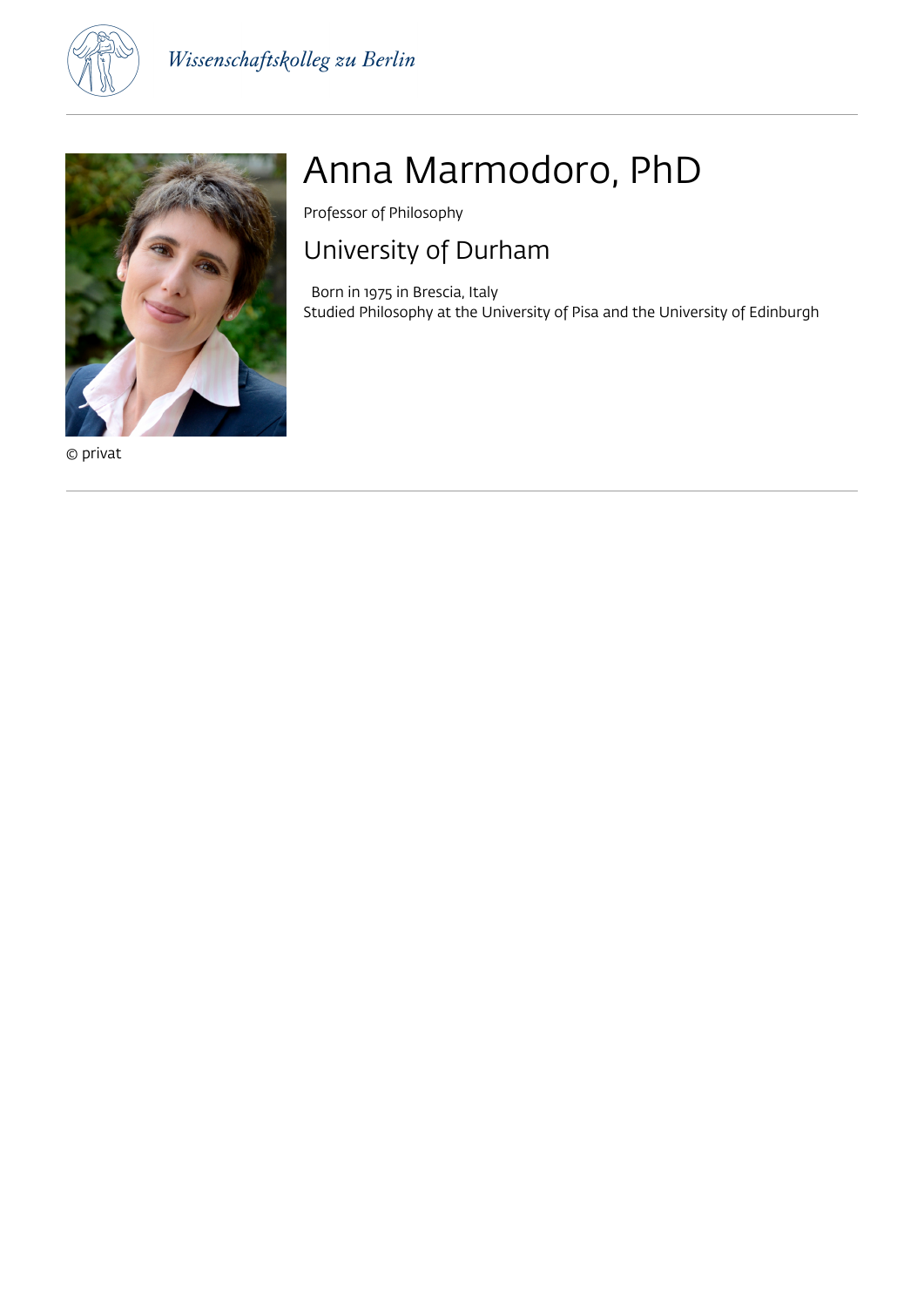# Crossing Ontological Categories: Ancient Answers to Timeless Questions

 Try to conceptualise two objects that resemble one another with respect to e.g. shape, but share nothing in common. How do they differ from two objects that do not resemble each other shape-wise? The (thus far, insurmountable) difficulty of providing an answer to this question indicates that either qualitative resemblance is to be treated as a brute fact, without explanation (which is unsatisfactory), or something has to be added to the ontology that resembling objects share. Metaphysicians who do not take resemblance to be primitive appeal to a sui generis type of entity, properties, to explain resemblance between objects. But if resemblance is explained by the recurrence of a property "in" different objects, now it is recurrence that needs to be explained. We know how objects are in the world: non-recurrently, i.e. occupying distinct spatiotemporal locations. But how are properties in the world? The mainstream stance among philosophers, of antiquity and of our time, is that properties are in the world somehow on account of the objects of which they are properties. But how is a property that is of many object(s) in the world?

The ancients did not think that qualitative resemblance was metaphysically primitive. So these questions arose for them, first. Accounting for resemblance became one of their greatest metaphysical challenges. My main goal during my stay at the Wissenschaftskolleg will be to write a short monograph about how the challenge arose in the work of some the most influential metaphysicians of antiquity - Anaxagoras, Plato, and Aristotle - and how they addressed it, pioneering ideas and conceptual space that their successors have continued to explore to the present day.

Further, we now believe that causation presupposes resemblance. Since Aristotle, we understand resemblance in terms of categories of being, and believe that items that belong to different ontological categories, and so do not resemble one another, cannot relate and interact causally (which is at the root of the mind-body problem). Rather, we hold, with Aristotle, that causal interaction takes place between items of the same genus. However, Plato came before Aristotle, and did not think of causation in terms of sameness of genera. Do Plato's pre-categorial intuitions about causation and resemblance "emancipate" our own Aristotelian understanding of them? During my stay at the Wissenschaftskolleg, I want to combine writing the aforementioned monograph with a more blue-sky line of research, investigating the philosophical origins of the requirement that gave birth to many of today's philosophical problems (including the mind-body one), that only items within the same ontological category can interact causally.

### Recommended Reading

Marmodoro, Anna. Aristotle on Perceiving Objects. New York: Oxford University Press, 2014.

-. Everything in Everything: Anaxagoras's Metaphysics. New York: Oxford University Press, 2017.

Marmodoro, Anna, and Erasmus Mayr. Metaphysics: An Introduction to Contemporary Debates and Their History. New York: Oxford University Press, 2019.